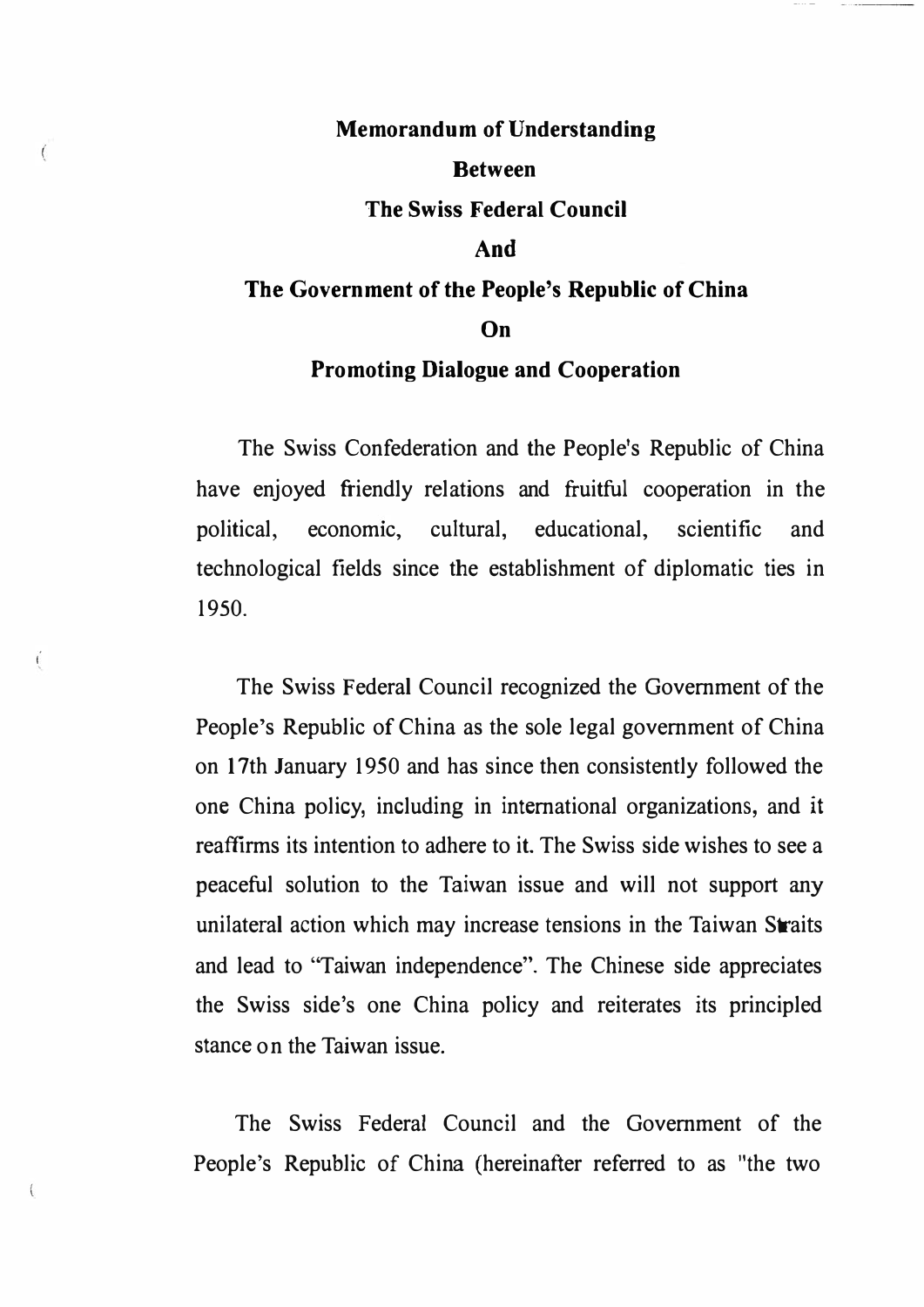Parties") agree that maintaining and enhancing bilateral cooperation is in their fundamental interests and conducive to peace and development in the world at large. They wish to deepen and expand dialogue and cooperation in various fields on the basis of the principles of mutual respect for sovereignty and territorial integrity, equality and mutual benefit and non-interference in each other's internal affairs with full respect for international law, and have reached the following understanding:

 $\overline{(}$ 

 $\mathcal{L}$ 

1. To further develop high-level visits between representatives of the two countries and promote regular contacts between their government departments with a view to increasing mutual understanding.

2. To intensify consultation and cooperation between the two foreign ministries. The two Parties shall maintain the political consultation mechanism at deputy foreign ministers' level to review annually the state of bilateral relations, define objectives, coordinate exchanges and cooperation in various fields, ensure the effective implementation of joint decisions, and exchange views on major international and regional issues of mutual interest.

The two Parties shall further improve the annual consultation mechanism at director-general level between the two foreign ministries to facilitate communication and cooperation at the working level.

2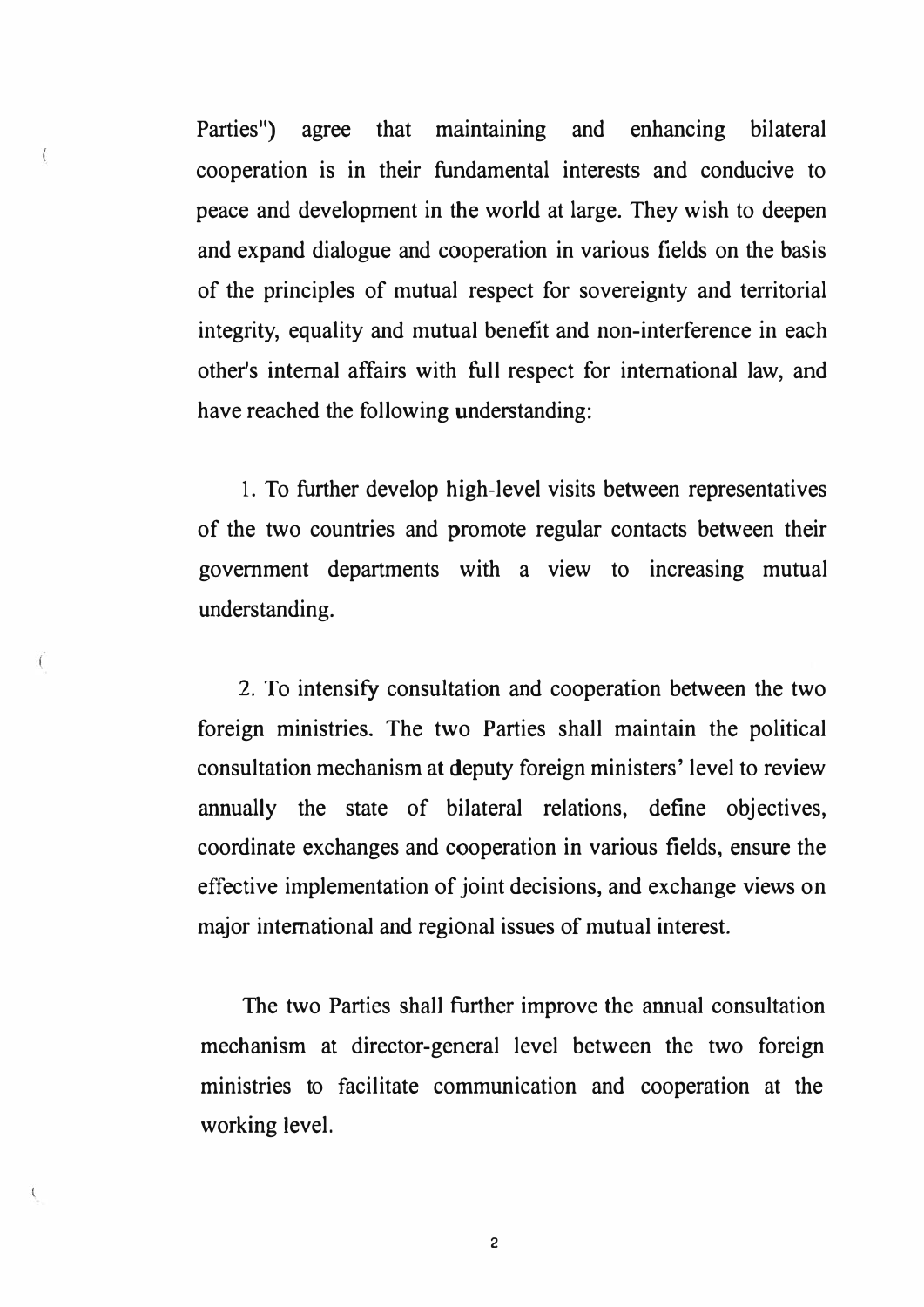The two Parties shall consult each other on global and regional policy, security issues, including United Nations issues, and development assistance policies. They shall reinforce bilateral cooperation with a view to improving governance, international humanitarian law, the rule of law and human rights, both bilaterally and through multilateral institutions, in accordance with domestic law and international standards. On the basis of equality and mutual respect, the two Parties shall carry out concrete cooperation projects within the framework of the human rights dialogue to promote and safeguard human rights and basic freedoms.

 $\left($ 

They shall pursue and intensify bilateral consultations in order to expand cooperation in the field of migration.

3. To further deepen and expand bilateral economic and trade relations. The two Parties shall make full use of and improve the existing consultation and cooperation mechanisms on trade, investment, technology and protection of intellectual property rights, such as the joint economic commission, in order to promote free trade and fair competition. To this end, if mutually agreed, the bilateral economic regulatory framework could be fostered by new agreements in order to cover new areas of common interest. The two Parties shall strengthen consultation on financial policy and encourage cooperation between small- and medium-sized enterprises of the two countries.

3